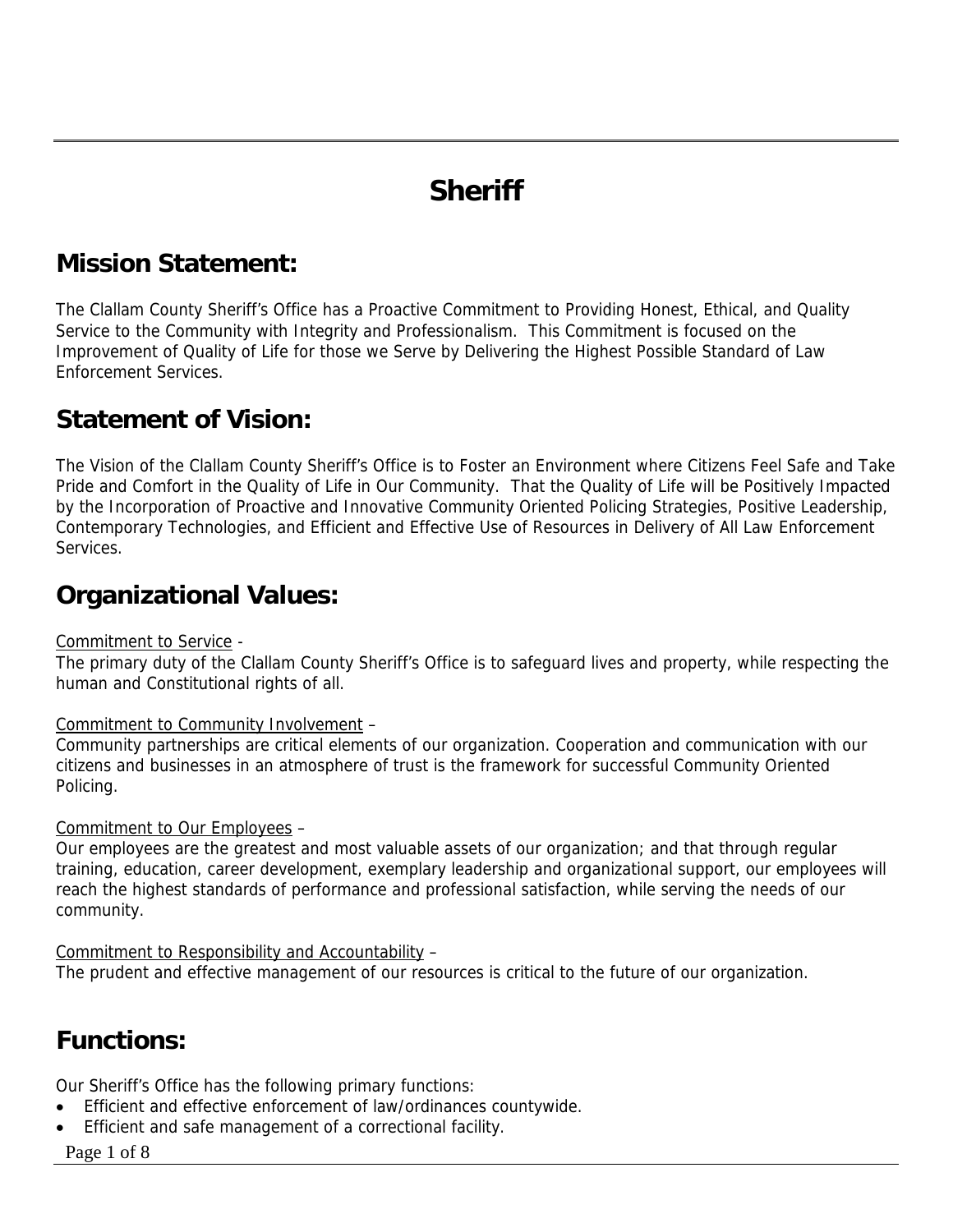- Effective fulfillment of all civil duties as mandated by law.
- Safeguarding of life, property, and maintenance of order in the event of natural or manmade critical incidents.
- Provision of resources to citizens to facilitate the prevention of crime.
- Interdiction of illicit activities within our county.

# **Long Term Goals:**

- Continually enhance public trust through efficiency and responsibly utilizing funds while fostering a customer service attitude among our members.
- Develop additional ways for all members of the department to interact positively with the citizens of our County, especially with the youth of this County.
- Develop a partnership with all stakeholders involved in the administration of criminal justice to better serve our community.
- Effectively recruit, develop, and retain high quality employees while improving staffing levels to industry standards.
- Aggressive pursuit of grants and other funding resources to address emerging challenges.
- Develop a plan for funding and construction of a new centralized multi-agency evidence storage facility.
- Purchase of "Krimesite" Ultraviolet Imaging device for locating and photographing fingerprints on all surfaces.
- Improve fingerprint method for Concealed Pistol License applicants by obtaining an automated fingerprint machine.

# **Short Term Objectives:**

- Maintain current manpower levels.
- Continue to find ways to address officer safety through training and new technology.
- Secure funding and technology to complete Phase II of the OPSCAN plan to place digital mobile data consoles in all Operations vehicles.
- Continued enhancement of Sheriff's internet page.
- Identify additional time-saving and cost effective uses of the Sheriff's intranet web site for storage and dissemination of internal information.
- Final development and implementation of the courthouse Critical Incident Response Plan.
- Develop funding source, purchase, and install mobile data capability for patrol operations allowing in-car data communications with PENCOM and State/NCIC.
- Complete audit and purge of all property and evidence storage locations.

# **Accomplishments in 2008:**

• Recruited and trained 2 new deputies to fill vacancies from retiring deputies. Major personnel shortfalls from 2007 were reversed which allowed for restructuring patrol schedules and patrol teams to provide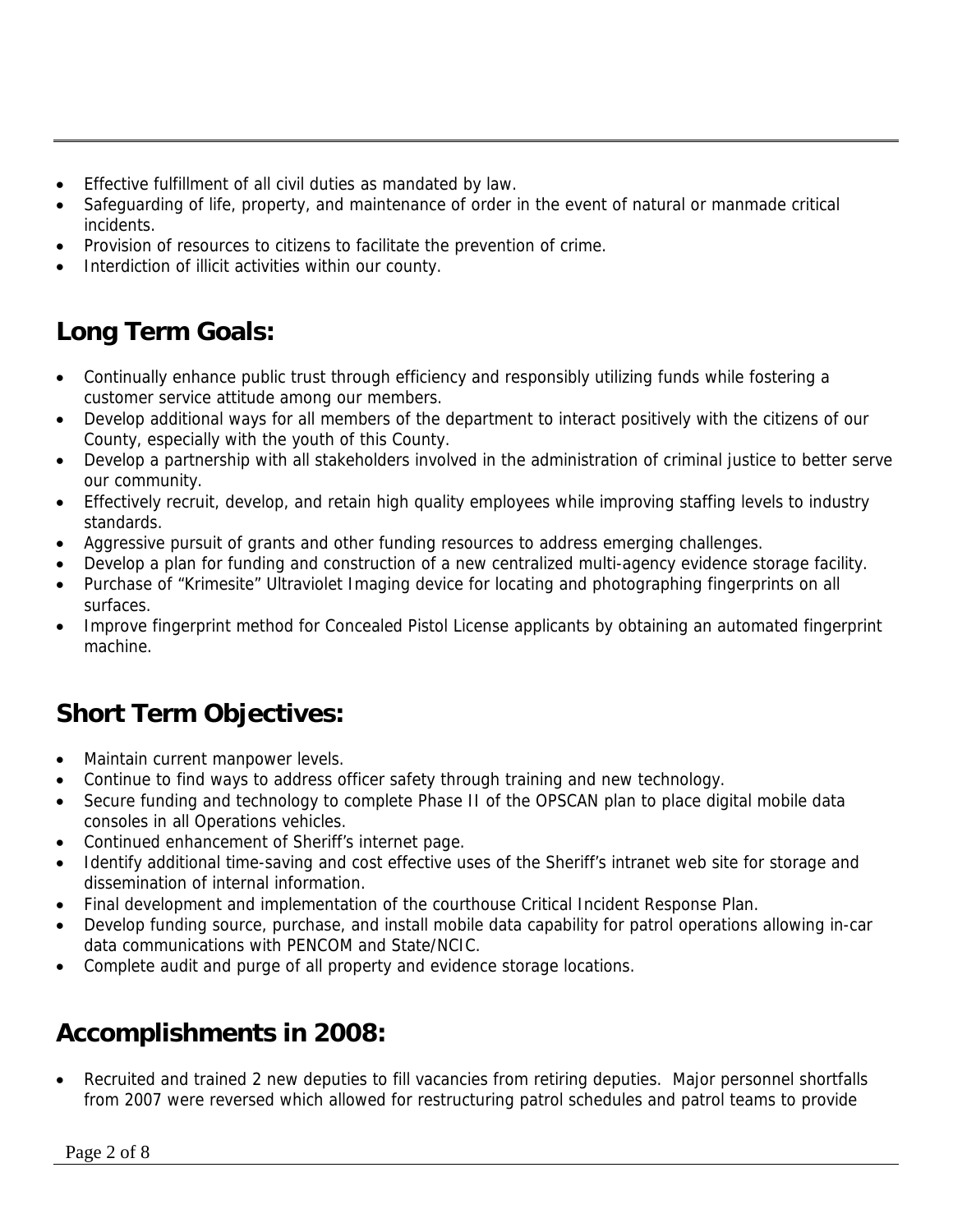better coverage and enhanced officer safety. This change allowed for significant savings in overtime previously needed for deputy training days and shift coverage.

- Realization of full staffing allowed for the assignment of a detective sergeant and return to two full time detectives to handle major case investigations.
- Assigned supervisor to traffic section for monitoring and management of traffic issues and provide closer coordination with County Road Department for traffic related needs.
- Assigned supervisor to Search and Rescue to work with assigned SAR Deputy. This allows for greater attention to administration of the SAR function and management of our SAR capabilities.
- Worked with Sequim Ambulance to affect donation of a used ambulance for use during SAR missions which significantly enhances sustainability of long termed SAR missions.
- Established two new sergeant positions which allowed for team restructuring and better management of training, overtime and patrol coverage.
- Upgraded department training and achieved Criminal Justice Training Commission training standards required for all sworn personnel.
- All patrol vehicles were outfitted with hands free cell phone devices for safety and to set an example for the motoring public.
- Completed contract negotiations for 3 union contracts.
- Resurrected the Sheriff's Office Annual Report after approximately 15 years so citizens and county personnel can view department programs and accomplishments.
- Conducted a complete inventory of all evidence and property items in the department evidence storage. Old evidence is being purged and removed from the system. Evidence re-structure and re-organization is underway to provide better tracking and management of items being held.
- Initiated agreements with Department of Natural Resources and with Clallam County to provide new office space in Forks for the West-end detachment that will be both secure and accessible to the public.
- Initiated interagency discussions and obtained federal grants to study the feasibility of a joint agency emergency operations center to serve the county in the event of a disaster or catastrophic event.
- All basic uniform and equipment for deputies, corrections officers, and support staff were brought up to professional standards.
- Obtained a federal grant which provided all new portable radios and new vehicle radios for deputies.
- Initiated discussions with PENCOM advisory board regarding upgrading dispatch and Records Management Systems (RMS) through New World Systems to the new Microsoft platform. The current RMS will no longer be supported in 18 months. Discussions with New World Systems include upgrading the communications system to accommodate Mobile Data Terminals in patrol vehicles.
- Established use of Leads On Line pawn alert system as an investigative tool for operations personnel
- Established use of LInX computer system as a means to view criminal records databases maintained by other local, state, and federal law enforcement agencies as well as allow access to Sheriff's Office data by other agencies.
- Accomplished a complete review of all disciplinary files from 1983 to present and brought the disciplinary file system into compliance with mandated retention schedules.
- Filled all Sheriff's Advisory Committee positions and commenced regular Sheriff's Advisory Committee meetings.
- Accomplished replacement of the Sheriff's Office radio repeater in Canada (1970's vintage) to significantly enhance mobile communications.
- Senior staff completed the first Criminal Justice Training Commission (CJTC) senior management training course "Leading Police Organizations" which constituted 160 hours of classroom training with significant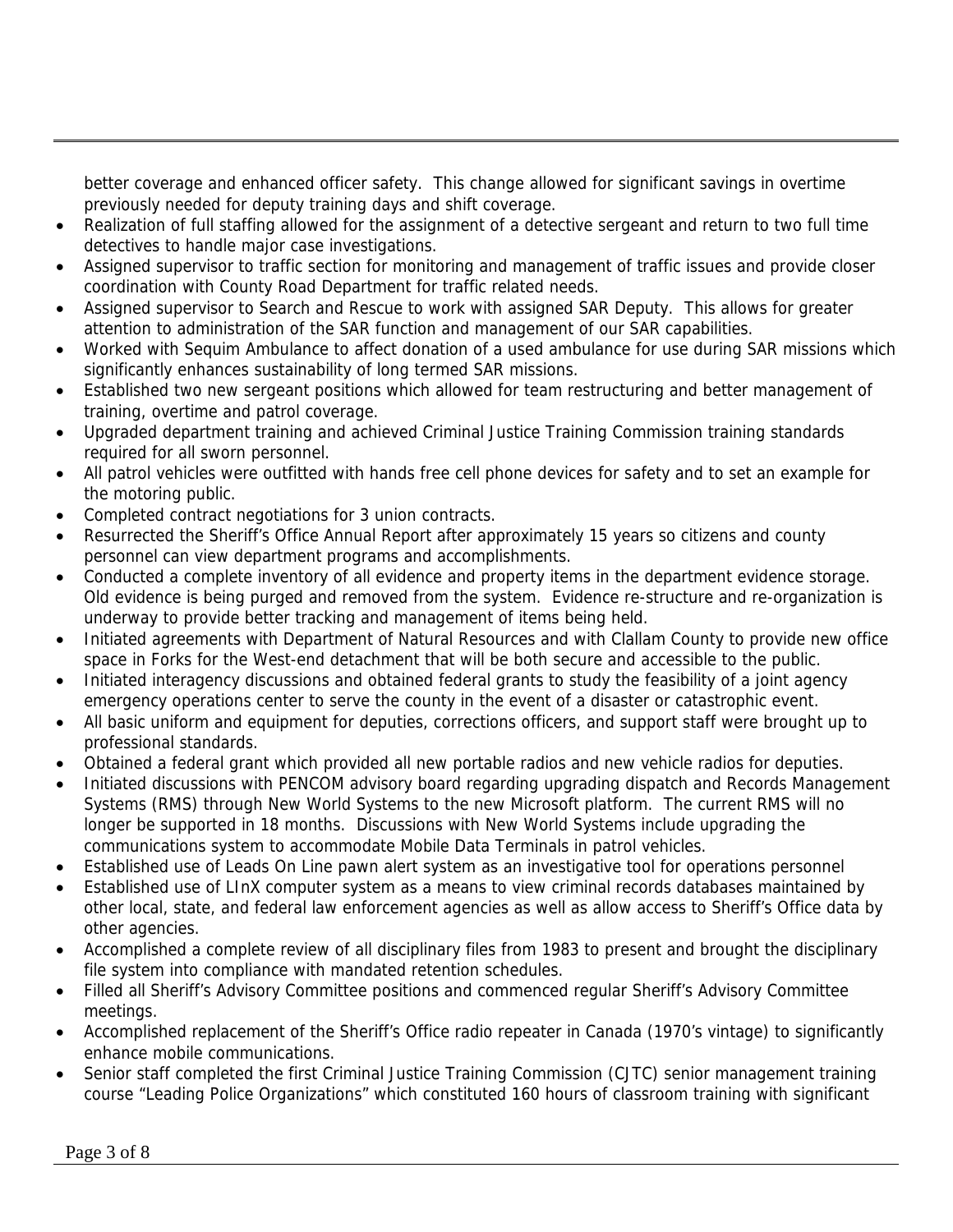take home study projects. The LPO course is expected to become the State training standard for senior police administrator's.

- Actively supported re-establishment of the Violent Crimes Task Force to involve both private and government organizations in discussions to address and eliminate family violence and violence against women.
- Began transition to newer LED emergency lighting for patrol vehicles to save energy and reduce costs by eliminating the need to keep patrol cars running while emergency lights are in use at crimes scenes and vehicle accident scenes.
- Acquired new laptop computers for sergeants which will make them more effective managing their teams, responding to incidents and managing crime and accident scenes.
- Initiated the Sheriff's Chaplain program with volunteer Chaplains to assist deputies with citizens affected by traumatic events and to assist department personnel who deal with traumatic death scenes and events.
- Restructured office security to come into compliance with state accreditation standards.
- Returned animal control responsibility to the Sheriff's Office. Hired two Animal Control Deputies to manage and maintain a viable animal control program within the county and to begin the program restructuring process.
- Purchased 7 new patrol cars in a major effort to bring patrol car mileage closer to 125,000 turn in rate. This has been shown to significantly reduce vehicle repair costs and increases fuel economy.
- Through partnerships with Department of Community Development several long standing community problems have been resolved.
	- o Over 12 Neighborhood Empowerment Workshops have been held
	- o Map Your Neighborhood training and Neighborhood watch programs have been provided to over 650 Clallam County Residents
	- o Volunteer Special Deputies have been training with and providing training to the Incident Management Team for emergency activations
	- o Community participation in telephone & email inquiries and reporting, community policing and Map Your Neighborhood continues to increase.

## • **Performance Indicators:**

- Monitoring of peak-time coverage and response times
- Monitoring of hot call response statistics
- Monitoring of department overtime use against special circumstances and unforeseen events
- Monitoring of department progress to ensure successful completion of scheduled project work

## **Workload Indicators:**

| Type of Activity                      | 2006 Actual | 2007 Actual | 6/30/08 | 2009      |
|---------------------------------------|-------------|-------------|---------|-----------|
|                                       |             |             | Actual  | Estimated |
| Incidents (calls for service) handled | 15,696      | 15,082      | 7,178   |           |
| Case reports written and processed    | 3,093       | 3,060       | 1,368   |           |
| Traffic stops                         | 3,418       | 3,661       | 2,106   |           |
| Civil papers served                   | 2,106       | 1,885       | 853     |           |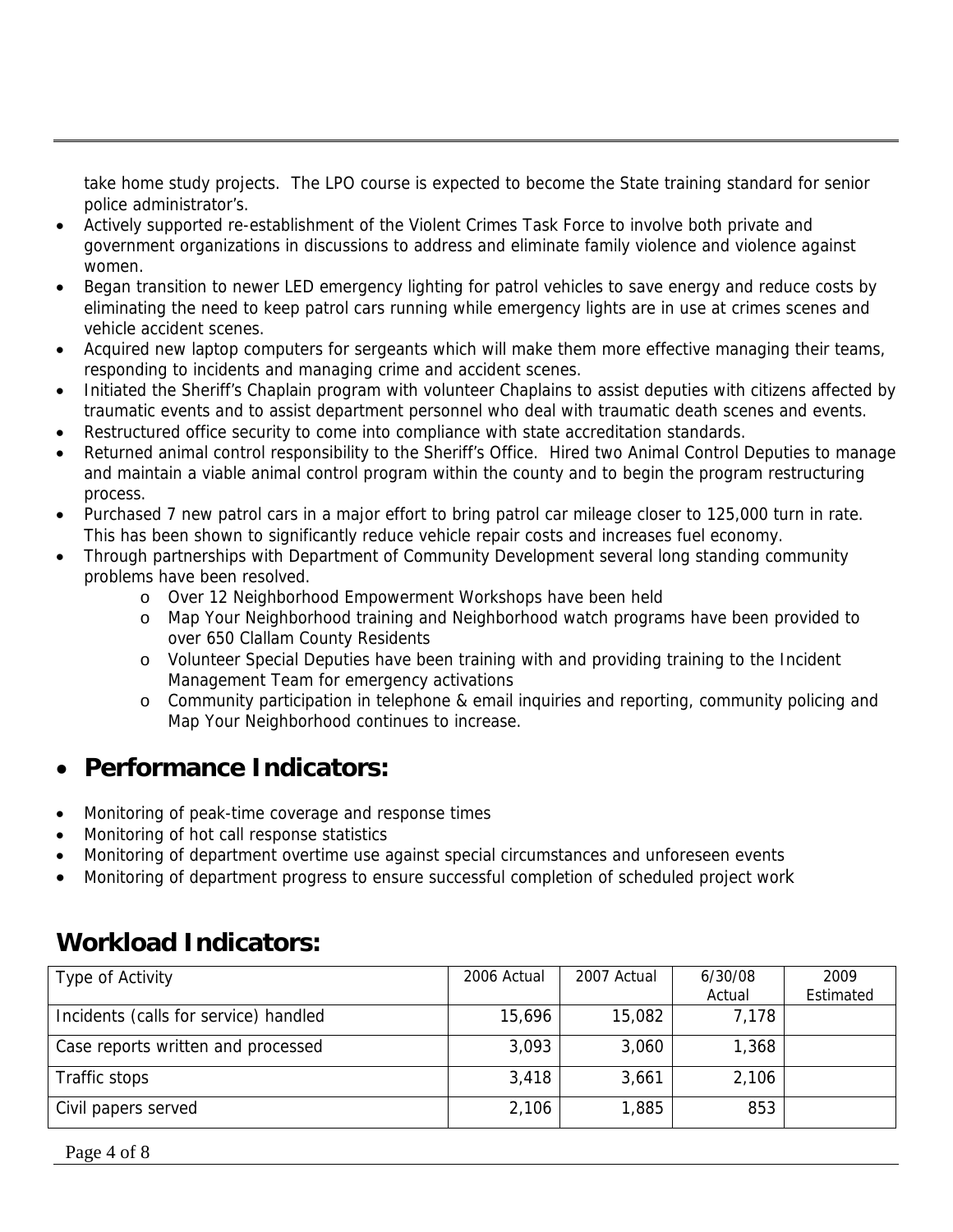| Civil papers processed                            | 2,708 | 2,496 | 1,054 |  |
|---------------------------------------------------|-------|-------|-------|--|
| Civil paper attempts                              | 2,630 | 2,181 | 932   |  |
| Evictions                                         | 67    | 55    | 26    |  |
| Concealed pistol licenses issued                  | 799   | 843   | 407   |  |
| Pistol Transfers processed                        | 549   | 595   | 370   |  |
| <b>Harvest Permits issued</b>                     | 214   | 252   | 142   |  |
| Animal control incidents handled                  | 298   | 276   | 434   |  |
| Animal control case reports written and processed | 21    | 21    | 12    |  |
| <b>DUI Victims Panel attendance</b>               | 309   | 319   | 187   |  |
| <b>Traffic School attendance</b>                  | 293   | 263   | 113   |  |

# **Staffing Level:**

|                                                    | 2006 Actual | 2007 Actual | 6/30/08  | 2009          |
|----------------------------------------------------|-------------|-------------|----------|---------------|
|                                                    |             |             | Actual   | <b>Budget</b> |
| <b>Full Time Equivalents Sheriff's Operations</b>  | 42.50       | 43          | 43       | 43            |
| Administration                                     | 2.5         | 2.5         | 4.5      | 4.5           |
| Investigations                                     |             |             | 3        |               |
| Patrol                                             | 24.5        | 25          | 28       | 28            |
| <b>Support Services</b>                            | 7.5         | 7.5         | 5.5      | 5.5           |
| <b>Property Room</b>                               |             |             |          |               |
| Enhanced 911                                       |             |             |          |               |
| Full Time Equivalents Sheriff's Community Projects |             |             | 1.5      | 1.5           |
| <b>Full Time Equivalents Animal Control</b>        |             |             | 2        |               |
| Full Time Equivalents Sheriff's Recreation/Boating |             | 0           | $\Omega$ |               |
| Full Time Equivalents Sheriff's OPNET Drug         | 2.5         | 2           | 2        |               |
| Full Time Equivalents Sheriff's Interoperability   |             | .5          | .5       | ი             |
| Full Time Equivalents Sheriff's PSIC Grant         |             |             |          | 5             |
| Full Time Equivalents Federal Forest               |             |             |          |               |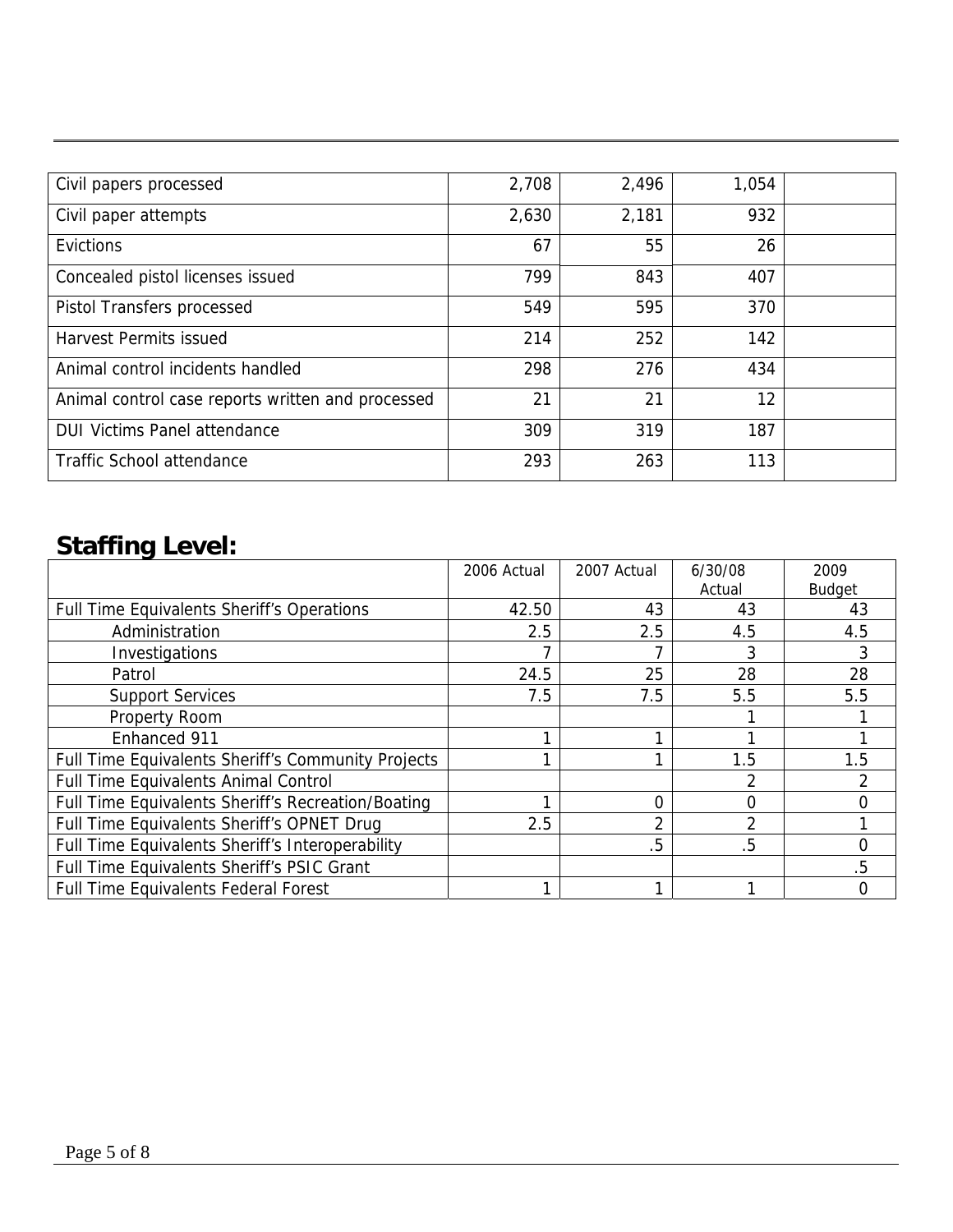# **Operating Budgets**

## **Revenues - Sheriff's Operations**

|                                       | 2006 Actual | 2007 Actual | 6/30/08     | 2009          |
|---------------------------------------|-------------|-------------|-------------|---------------|
|                                       |             |             | Actual      | <b>Budget</b> |
| Taxes                                 |             |             |             |               |
| Licenses and Permits                  | 25,169      | 36,354      | 17,882      | 41,000        |
| Intergovernmental Revenues            | 112,183     | 387,875     | 211,453     | 421,555       |
| <b>Charges for Goods and Services</b> | 332,940     | 121,060     | 23,419      | 43,600        |
| <b>Fines and Forfeitures</b>          | 8,971       | 12,273      | 4,615       | 14,900        |
| Miscellaneous Revenues                | 7,720       | 6,682       | 8,409       | 7,250         |
| <b>Nonrevenues</b>                    |             | 0           |             |               |
| <b>Other Financing Sources</b>        | 450,000     | 450,000     | 650,000     | 450,000       |
| <b>General Tax Support</b>            | 2,966,215   | 3,239,125   | 1,151,205   | 4,002,814     |
| <b>TOTAL</b>                          | \$3,903,198 | \$4,253,369 | \$2,066,983 | \$4,531,119   |

### **Expenditures - Sheriff's Operations**

|                                        | 2006 Actual | 2007 Actual | 6/30/08     | 2009          |
|----------------------------------------|-------------|-------------|-------------|---------------|
|                                        |             |             | Actual      | <b>Budget</b> |
| Salaries and Wages                     | 2,396,676   | 2,538,047   | 1,208,808   | 2,718,619     |
| <b>Personnel Benefits</b>              | 443,696     | 770,624     | 391,964     | 864,105       |
| <b>Supplies</b>                        | 66,960      | 147,299     | 80,494      | 92,685        |
| Other Services and Charges             | 190,362     | 249,685     | 131,320     | 243,940       |
| <b>Intergovernmental Services</b>      | 164,975     | 148,259     | 74,749      | 195,070       |
| <b>Interfund Payments for Services</b> | 640,529     | 361,674     | 179,648     | 366,500       |
| Capital Outlay                         |             | 37,781      |             | 50,200        |
| <b>TOTAL</b>                           | \$3,903,198 | \$4,253,369 | \$2,066,983 | \$4,531,119   |

# **Revenues - Sheriff's Community Projects**

|                                       | 2006 Actual | 2007 Actual | 6/30/08  | 2009          |
|---------------------------------------|-------------|-------------|----------|---------------|
|                                       |             |             | Actual   | <b>Budget</b> |
| Taxes                                 |             |             |          |               |
| Licenses and Permits                  |             |             |          |               |
| Intergovernmental Revenues            | 59,511      | 81,564      | 26,580   | 95,702        |
| <b>Charges for Goods and Services</b> |             |             |          |               |
| <b>Fines and Forfeitures</b>          | 19,785      | 17,055      | 9,530    | 17,750        |
| Miscellaneous Revenues                |             | 332         |          |               |
| Nonrevenues                           |             |             |          |               |
| <b>Other Financing Sources</b>        |             |             |          |               |
| <b>General Tax Support</b>            | 44,563      | 35,740      | 34,662   | 53,288        |
| <b>TOTAL</b>                          | \$123,859   | \$134,691   | \$70,772 | \$166,740     |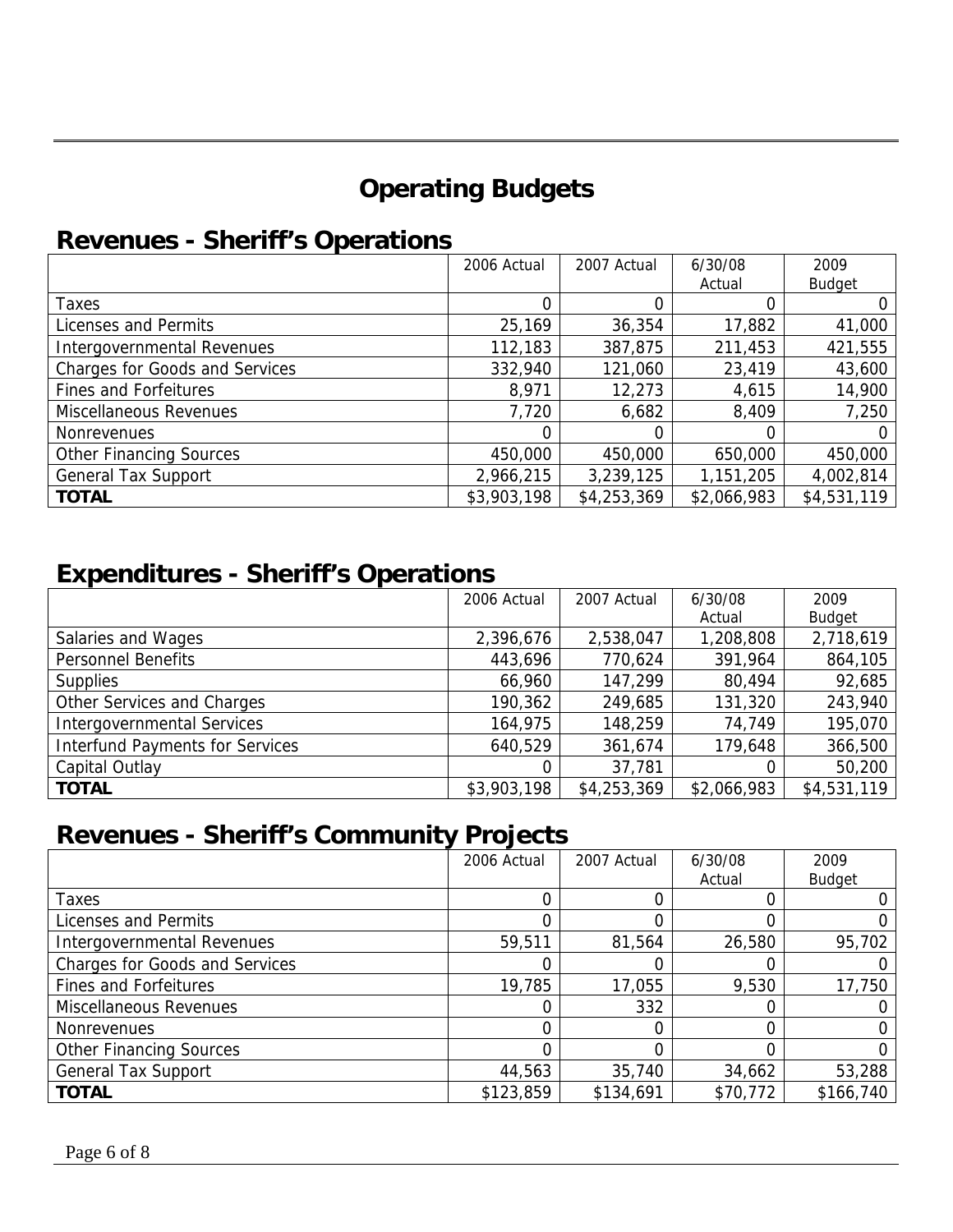# **Expenditures - Sheriff's Community Projects**

|                                        | 2006 Actual | 2007 Actual | 6/30/08  | 2009          |
|----------------------------------------|-------------|-------------|----------|---------------|
|                                        |             |             | Actual   | <b>Budget</b> |
| Salaries and Wages                     | 57,884      | 60,492      | 37,123   | 87,552        |
| <b>Personnel Benefits</b>              | 9,654       | 16,560      | 9,196    | 30,788        |
| <b>Supplies</b>                        | 5,835       | 2,971       | 3,640    | 14,870        |
| Other Services and Charges             | 33,453      | 42,540      | 11,343   | 29,350        |
| <b>Intergovernmental Services</b>      |             |             |          |               |
| <b>Interfund Payments for Services</b> | 17,033      | 12,128      | 9,470    | 4,180         |
| Capital Outlay                         |             |             |          |               |
| <b>TOTAL</b>                           | \$123,859   | \$134,691   | \$70,772 | \$166,740     |

## **Revenues - Sheriff's Animal Control**

|                                | 2006 Actual | 2007 Actual | 6/30/08   | 2009          |
|--------------------------------|-------------|-------------|-----------|---------------|
|                                |             |             | Actual    | <b>Budget</b> |
| Taxes                          |             |             |           |               |
| Licenses and Permits           |             |             |           | 6,000         |
| Intergovernmental Revenues     |             |             |           |               |
| Charges for Goods and Services |             |             |           |               |
| <b>Fines and Forfeitures</b>   |             |             |           |               |
| Miscellaneous Revenues         |             |             |           |               |
| <b>Nonrevenues</b>             |             |             |           |               |
| <b>Other Financing Sources</b> |             |             |           |               |
| <b>General Tax Support</b>     | 200,334     | 206,000     | 116,484   | 187,608       |
| <b>TOTAL</b>                   | \$200,334   | \$206,000   | \$116,484 | \$193,608     |

## **Expenditures - Sheriff's Animal Control**

|                                        | 2006 Actual | 2007 Actual | 6/30/08   | 2009          |
|----------------------------------------|-------------|-------------|-----------|---------------|
|                                        |             |             | Actual    | <b>Budget</b> |
| Salaries and Wages                     |             |             | 6,838     | 45,648        |
| <b>Personnel Benefits</b>              |             |             | 2,641     | 17,460        |
| <b>Supplies</b>                        |             |             | 88        | 7,000         |
| Other Services and Charges             | 199,436     | 206,000     | 102,604   | 113,500       |
| <b>Intergovernmental Services</b>      |             |             |           |               |
| <b>Interfund Payments for Services</b> | 898         |             | 4,313     | 10,000        |
| Capital Outlay                         |             |             |           |               |
| <b>TOTAL</b>                           | \$200,334   | \$206,000   | \$116,484 | \$193,608     |